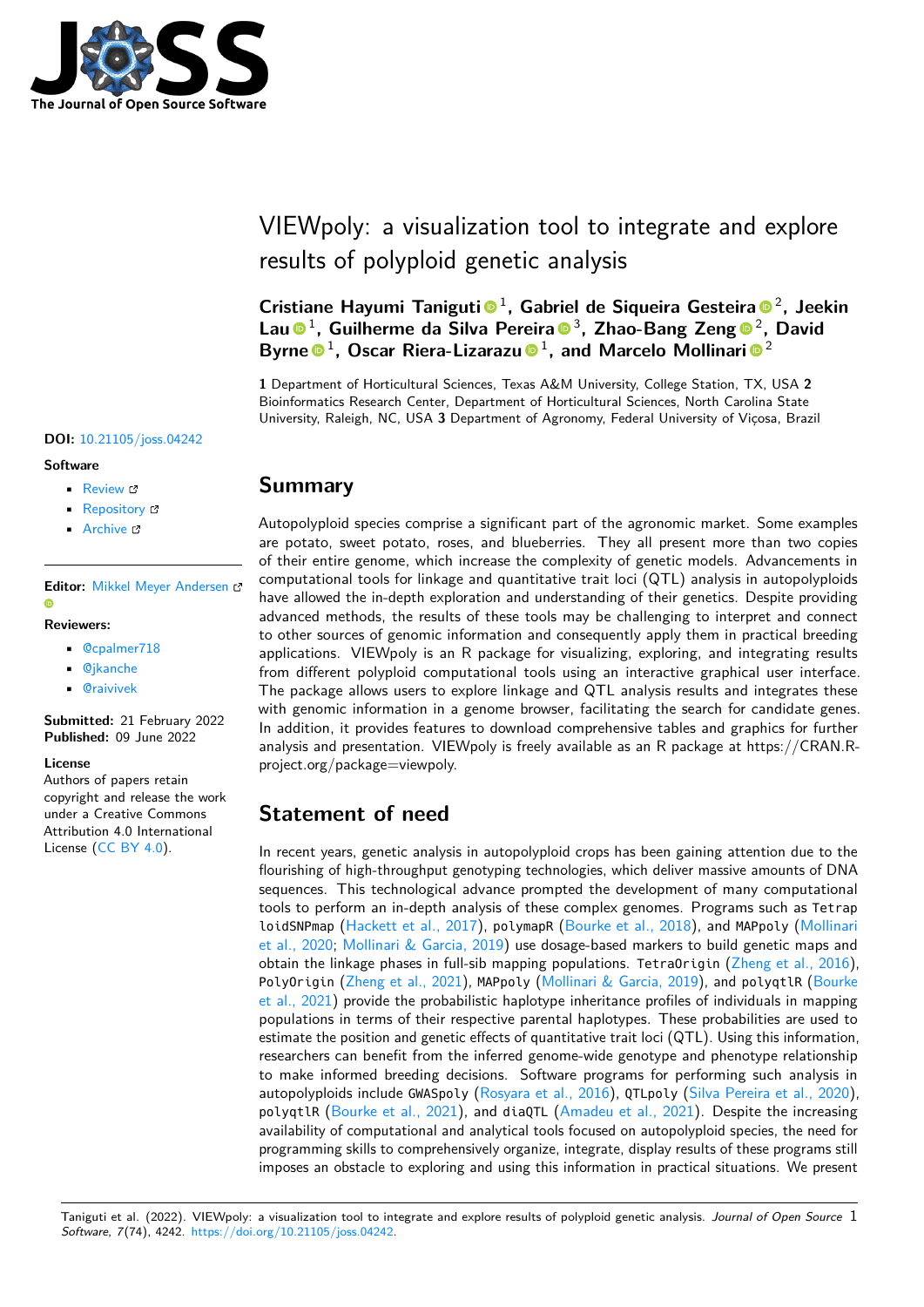

VIEWpoly, a user-friendly R package that allows easy integration, visualization, and exploration of upstream genetic and genomic analysis focused on polyploid organisms. VIEWpoly is a self-contained interactive R package built as Shiny modules using golem [\(Fay et al., 2022\)](#page-3-10) framework. It includes documentation, data examples, and comprehensive video tutorials to guide users in easy-to-follow steps to extract information from polyploid computational tools in a seamless manner. It can be deployed locally or on servers.

<span id="page-1-0"></span>

**Figure 1:** VIEWpoly conceptual flowchart highlighting the inputs and the three modules available: VIEWqtl, VIEWgenome, and VIEWmap.

# **Software implementation**

VIEWpoly comprises three main modules arranged in an intuitive interface that guides the user through the analysis [Figure 1.](#page-1-0) In its current version  $(V 0.2.0)$ , the package supports polymapR [\(Bourke et al., 2018\)](#page-3-1) and MAPpoly [\(Mollinari et al., 2020;](#page-3-2) [Mollinari & Garcia, 2019\)](#page-3-3) results to display genetic maps. The QTL analysis results can be imported from QTLpoly [\(Silva Pereira](#page-3-8) [et al., 2020\)](#page-3-8), polyqtlR [\(Bourke et al., 2021\)](#page-3-6), and diaQTL [\(Amadeu et al., 2021\)](#page-3-9) packages. Maps and QTL input files can be provided in the RData format or standard text formats (CSV or TSV). VIEWpoly is also compatible with genome-related files supported by JBrowseR, including FASTA, BED, GFF3, BAM, CRAM, VCF, Wiggle, and bigWig files [\(Hershberg et al.,](#page-3-11) [2021\)](#page-3-11). Once the data is uploaded, the user can export the information in a single compressed file to expedite the upload process in further analysis.

### **VIEWqtl: QTL Browser**

The VIEWqtl module is designed to explore information from the QTL analysis. The first graphic contains the QTL profile, where users can display single or multiple linkage groups and phenotypes. The QTL peak positions are represented by triangles at the bottom of the graphic and can be interactively selected to explore the genetic effects of parental haplotypes. It is possible to compare pleiotropic and linked QTL effects simultaneously and select individuals carrying alleles with specific effects. In this module, users can also find a table with a summary of selected QTL characteristics, and progeny breeding values will be displayed if results from QTLpoly are available. The information shown in graphics and tables may change according to the programs used in upstream analysis. For example, when QTLpoly is used, the QTL profile will show the negative logarithm of the P values (LOP =  $-\log 10$  P) associated with the score statistics used to test for QTL significance. When polyqtlR is used, the logarithm of the odds (LOD) ratio is shown instead. If diaQTL is used, the significance curve can be evaluated using the Deviance Information Criterion (DIC). Other results derived from QTL analysis, such as heritabilities, allele effects, breeding values, and confidence intervals, are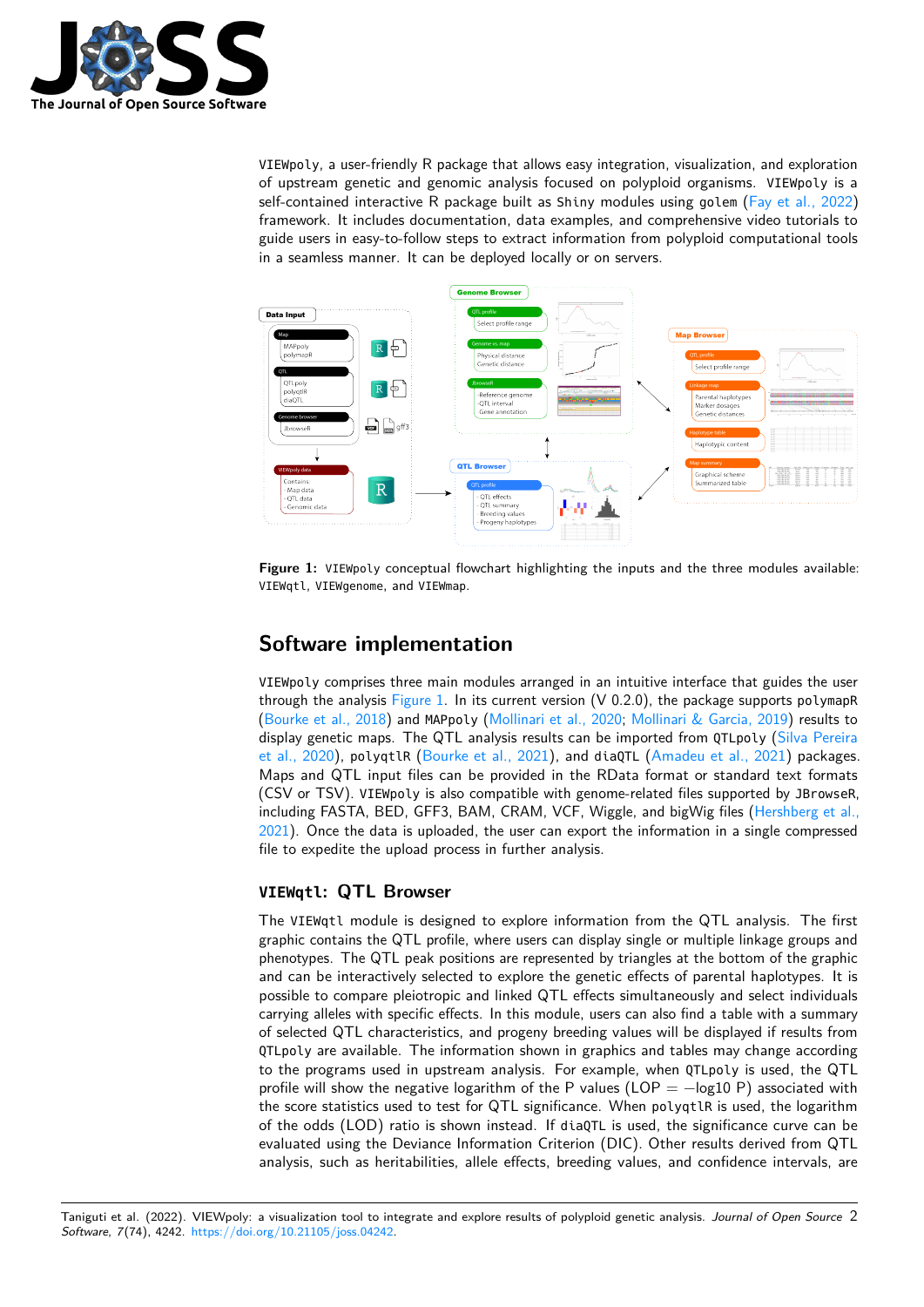

available and shown according to upstream method used. All information is displayed in tables that can be downloaded in CSV, EXCEL, and PDF formats, and interactive graphics in static versions can be exported in PNG, TIFF, JPEG, and PDF formats.

#### **VIEWgenome: Genome Browser**

This module lets users explore the relationship between QTL regions and a genome sequence with its features such as gene annotations, transcripts, and domains. After selecting a range in the genetic map, the JBrowseR interface [\(Hershberg et al., 2021\)](#page-3-11) displays all tracks identified in the uploaded files. The display will be set to meet the corresponding genomic region according to the selected map region. The region can be queried and explored while all related information is automatically updated. Users can select the genomic sequence content and all annotated features for any given genomic range, including QTL peaks and their supporting intervals. A scatterplot of the genetic versus the physical positions highlights the relationship between the genetic map, reference genome, QTL positions and intervals, and recombination rate along the chromosomes.

#### **VIEWmap: Map Browser**

In the VIEWmap module, users can interactively select a genomic range based on a QTL profile and explore specific regions of the map. Given a selected region, it is possible to interactively explore the estimated haplotypes and inspect their marker positions, allele dosages, genetic distances, and sequence base contents for parental homologs. Users can optionally generate a table with the haplotypes and download them in CSV, EXCEL, and PDF formats. The module highlights all linkage groups in a graphical representation with their respective marker positions and estimated recombination fractions, allowing for a direct comparison between homology groups. The module also shows a summarized table with information about the genetic maps, including their estimated sizes, densities, and genetic and genomic composition. Both figures and tables can be downloaded by users in standard static formats, such as CSV, EXCEL, PNG, TIFF, JPEG, and PDF.

## **Conclusions and perspectives**

VIEWpoly facilitates the integration, exploitation, and use of phenotypic, genetic, and genomic information provided by upstream analytical tools, leveraging the adoption of genomic-based tools for polyploid species. Its easy-to-use interface assists the decision-making process in practical applications, such as marker-assisted selection in breeding programs. Due to its modular nature, the package can be expanded and updated to incorporate further developments in diploid and polyploid genetic software. We expect to provide continuous integration and exploitation of novel features and tools, such as the analysis of multi-parental and multigeneration populations.

### **Acknowledgments**

We acknowledge Tessa Hochhaus for voicing-over the tutorial video.

## **Funding**

This work was supported by the USDA, National Institute of Food and Agriculture (NIFA), Specialty Crop Research Initiative (SCRI) project ''Tools for Genomics-Assisted Breeding in Polyploids: Development of a Community Resource'' (Award No. 2020-51181-32156), and by the Bill & Melinda Gates Foundation under the Genetic Advances and Innovative Seed Systems for Sweetpotato project (SweetGAINS) (grant number OPP1213329).